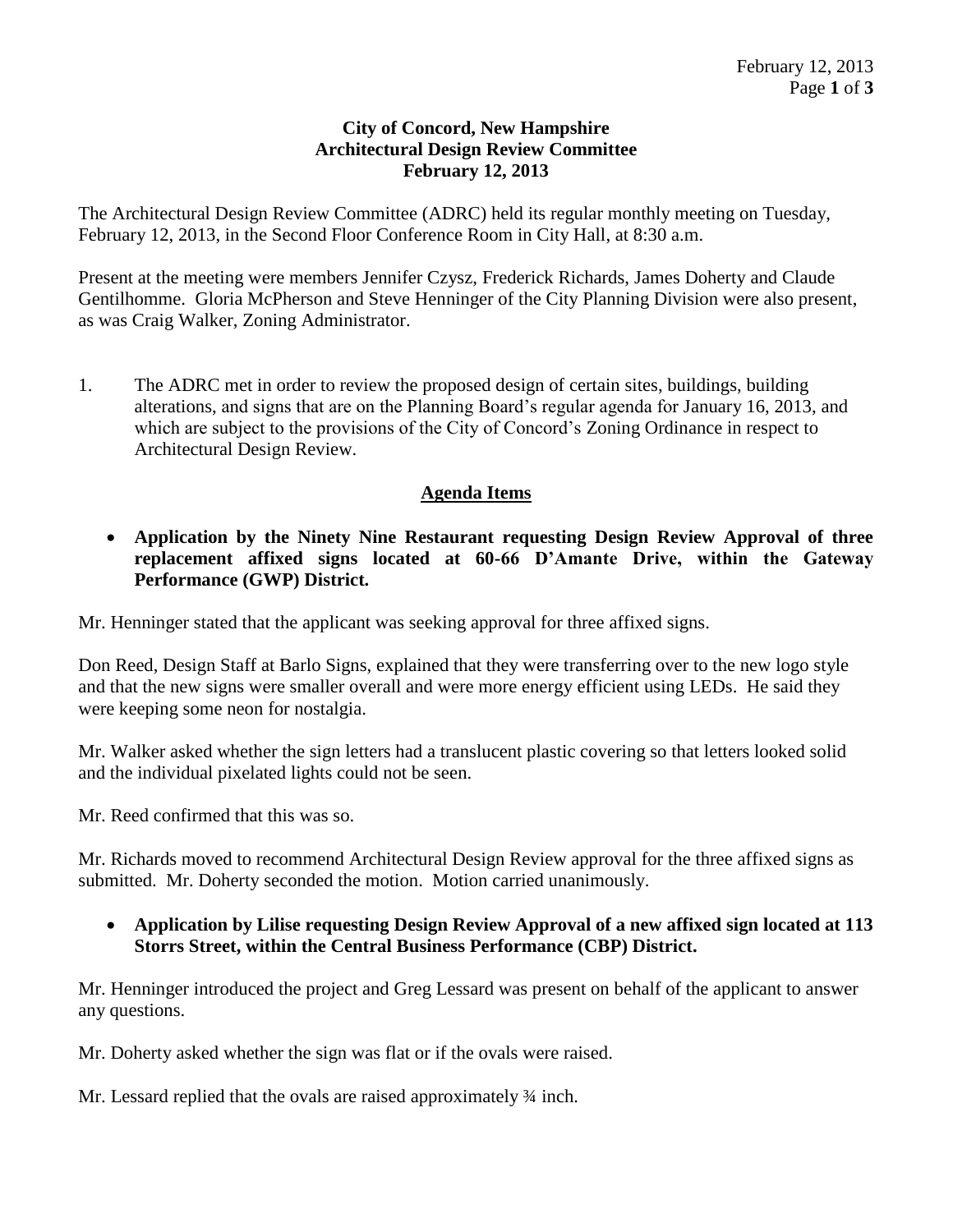Mr. Richards moved to recommend Architectural Design Review approval for the sign as submitted by the applicant. Mr. Doherty seconded the motion. Motion carried unanimously.

 **Application by Havenwood Heritage Heights Retirement Community requesting Design Review Approval of changes to a building façade, a new covered entry and accessibility improvements, located at 149 East Side Drive, within the Medium Density Residential (RM) District.**

Ann Andrus of Cobb Hill Construction presented the proposed work on the Barrows Building. She explained that there were two existing covered overhangs to be reshingled to match the pacific blue shakes of the covered entries at Tad's Place. The main entry at the Barrows Building would also have a spoke pattern on the overhang to key the entry. There will be a new side entrance with the same covered overhang and new ADA accessible glass doors which would also match those at Tad's Place. Two windows on the building were proposed to be relocated for symmetry, and one removed in order to accommodate a new gas fireplace inside the great room. The existing open porch outside the great room will be screened in. The roof structure is already there, only screens will be added.

Mr. Richards asked if there were other entrances with the spoke pattern on the overhang and questioned the need for this detail if this entrance is very clearly the main entrance.

Ms. Andrus replied that there are a lot of covered gable entries on the building, so the client would like to make it clear which one is the main entrance.

Mr. Doherty commented that he appreciated that the applicant was pulling design features together for some consistency among different buildings.

Mr. Richards moved to recommend Architectural Design Review approval of the project as submitted by the applicant. Ms. Czysz seconded the motion. Motion carried unanimously.

 **Application by Cellco Partnership d/b/a Verizon Wireless, for property located at 150 North State Street, requesting a Conditional Use Permit with Design Review Approval, to Article 28-5-23(e), Telecommunication Equipment, of the Concord Zoning Ordinance, for the installation of 12 panel antennas on the existing Concord Fire Department tower.** *(2013- 0007)*

A representative from Verizon was present to explain the application. He stated that the lattice tower had been there since 1999. It was constructed at that time by the Concord Fire Department for their use. Sprint/Nextel located on the tower in 2005 until 2012. The Fire Department is still on the tower.

Verizon will be taking the space vacated by Nextel, at the top of the tower. There will be 12 panel antennas, just like Nextel. Six of the antennas are larger than the Nextel antennas, but six are smaller. They will be using the same existing garage for equipment, but will be adding a generator between the garage and the Fire Department building.

Mr. Gentilhomme asked if they would be screening the generator.

The Verizon representative responded that it is located between two existing buildings so it would not be very visible. They do not have a proposal to screen the generator, but are not adverse to it.